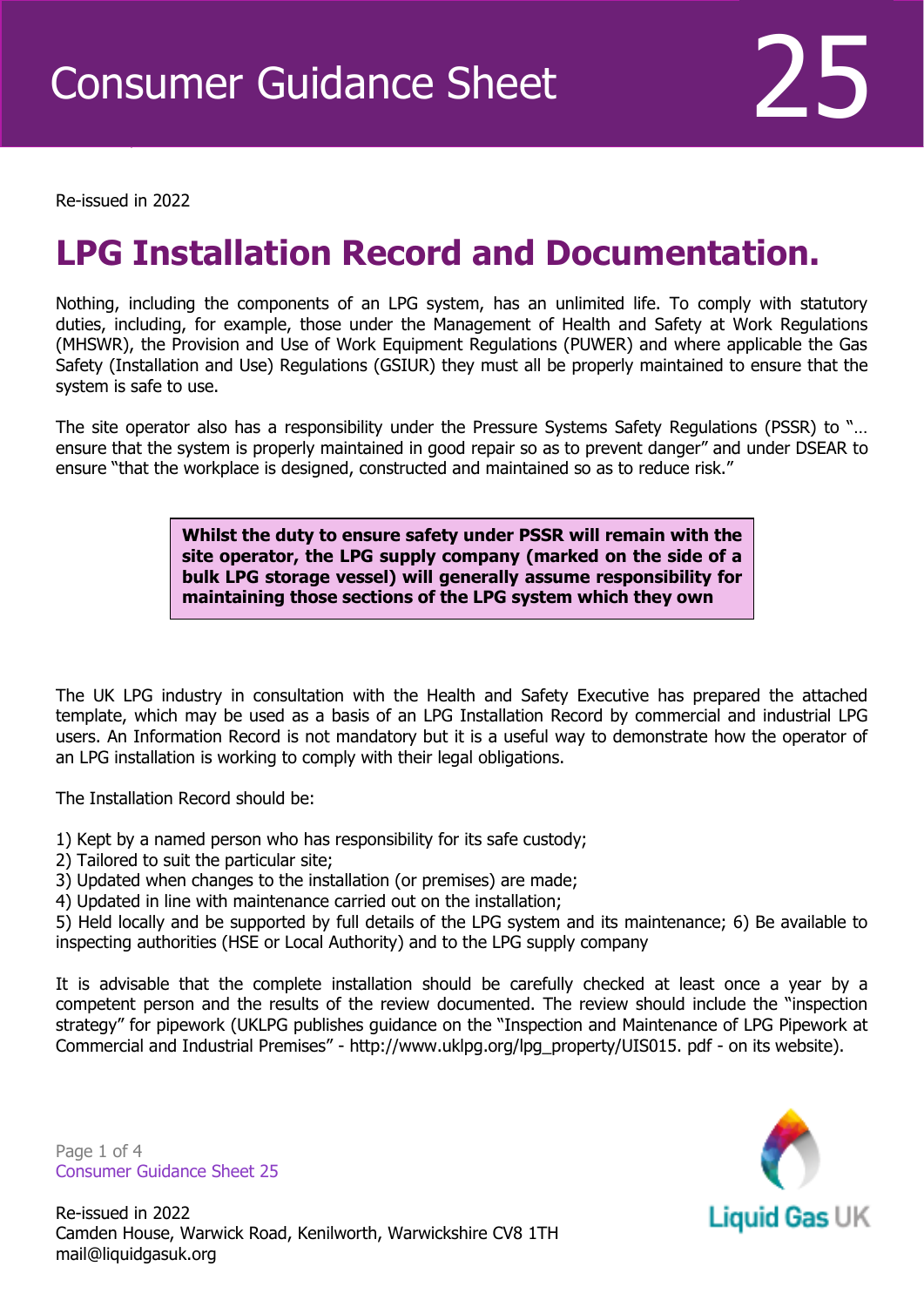## **Consumer Guidance Sheet**

Some sites will be complex and will have a number of items under the various categories. The Installation Record and any supporting documentation should cover all the items relating to the LPG system and appliances on the site. LPG Installation Record The summary template2 provides brief but important information on all the parts of the LPG installation.

The brief information in the final column could include details of:

- Information about the installation (e.g. tank originally installed on a certain date):
- Who owns what and other site responsibilities;
- What control measures are in place (e.g. area around vessel regularly checked for clutter and kept clear);
- Operating pressures of sections of pipework and any over pressure protection;
- Emergency isolation valves/ROSOVs checked and operated;
- Risk assessment conducted (e.g. appliances checked annually);
- Maintenance undertaken (e.g. pipework repainted on a certain date, leak tests);
- Repair made (e.g. faulty valve replaced);
- Replacement undertaken (e.g. buried metal pipework replaced with PE on a certain date);
- Other changes made (e.g. road constructed over buried pipework on a certain date).

This can be kept in a folder with other relevant documentation.

In addition to the Installation Record the Documentation could include information on:

- Who has legal responsibility for the site under health and safety legislation;
- Whether HSE or the Local Authority has enforcement responsibility;
- The layout of the installation, including a basic diagram/drawing of it;

• The risk assessments carried out under the Management of Health and Safety at Work Regulations, the Provision and Use of Work Equipment Regulations and other statutory instruments;

- Copies of records of inspection reports or maintenance work that has been done;
- COSHH Safety Data Sheet;
- The LPG supply contract;

• LPG Delivery notes and any observations made by the LPG supply company at the time of visits for whatever purpose and action taken on them.

Liquid Gas UK

Page 2 of 4 Consumer Guidance Sheet 25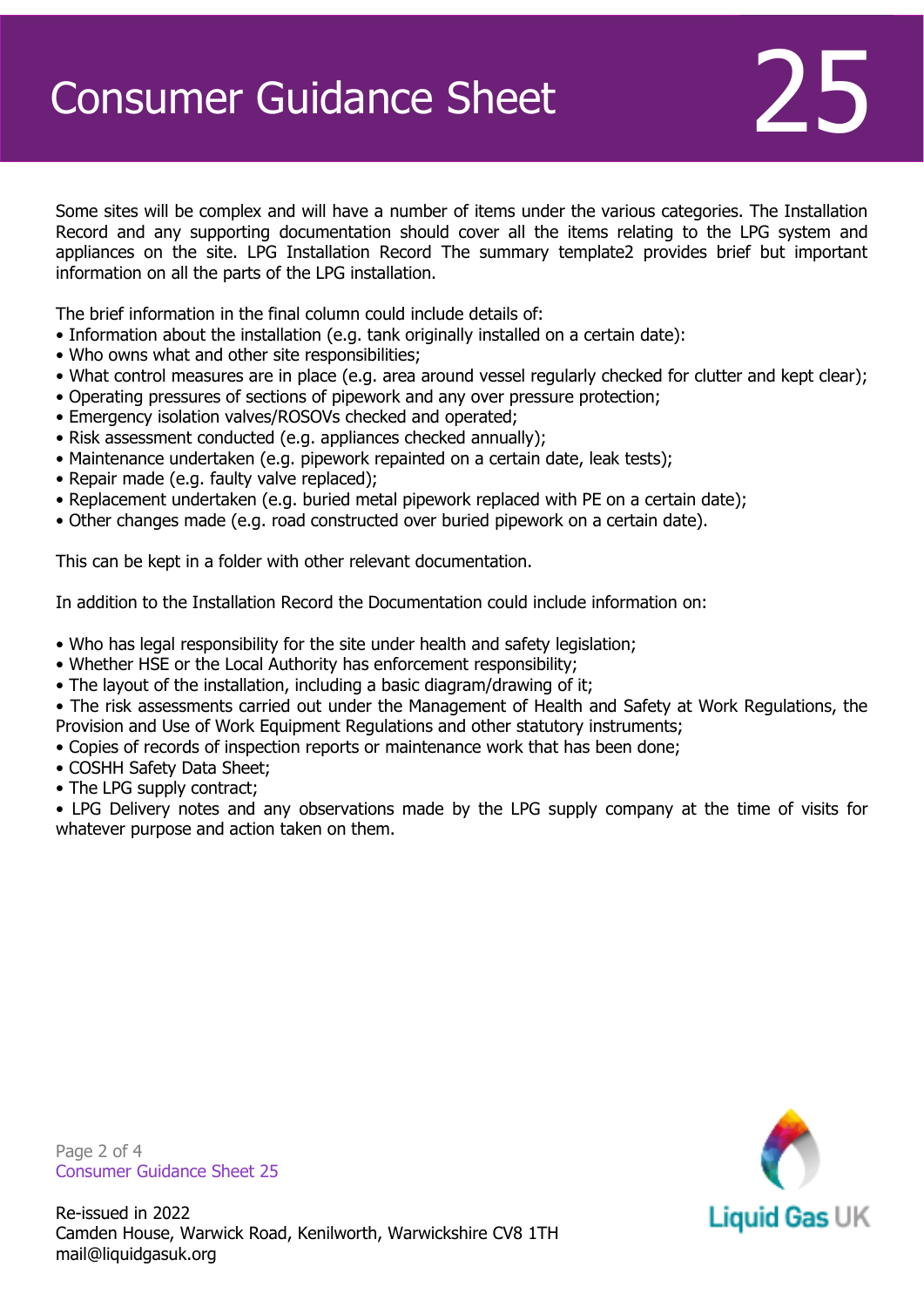## Consumer Guidance Sheet 25

## UserCo LPG Installation and Maintenance Record - Summary Sheet Template

| <b>Company information</b>                                                                           | Company name                                         | <b>UserCo</b> |                        |                            |                                         |                                 |                                   |  |
|------------------------------------------------------------------------------------------------------|------------------------------------------------------|---------------|------------------------|----------------------------|-----------------------------------------|---------------------------------|-----------------------------------|--|
|                                                                                                      | Company address                                      |               | Street, Town, Postcode |                            |                                         |                                 |                                   |  |
|                                                                                                      | <b>Identification/Serial Number</b>                  |               | Owned by               | Maintained/<br>Reviewed by | Last maintenance/<br>review carried out | Next maintenance/<br>review due | <b>Action taken</b><br>in brief * |  |
| LPG vesselssl                                                                                        | N tonne LPG vessel Serial No:<br>nnnnnnn             |               | <b>LPG Co</b>          | LPG Co                     | dd mm yyyy                              | dd mm yyyy                      |                                   |  |
| Area around LPG<br>vessel                                                                            | (Concreted area) (Compound<br>fencing)               |               | User Co                | User Co                    | dd mm yyyy                              | dd mm yyyy                      |                                   |  |
| Regulator(s)                                                                                         | (Description) (Position)<br>(Description) (Position) |               | User Co                | User Co                    | dd mm yyyy                              | dd mm yyyy                      |                                   |  |
| Pipework (if any)<br>between the LPG<br>vessel outlet valve and<br>the 1st Stage (Tank)<br>Regulator | (Description)<br>Location<br><b>Material</b>         |               | User Co                | User Co                    | dd mm yyyy                              | dd mm yyyy                      |                                   |  |
| Pipework (if any)<br>downstream of the<br>1st stage (Tank)<br>Regulator                              | (Description)<br>Location<br><b>Material</b>         |               | <b>User Co</b>         | User Co                    | dd mm yyyy                              | dd mm yyyy                      |                                   |  |

|                                          | <b>Identification/Serial Number</b>                   | Owned by       | Maintained/<br><b>Reviewed by</b> | Last maintenance/<br>review carried out | Next maintenance/<br>review due | <b>Action taken</b><br>in brief * |
|------------------------------------------|-------------------------------------------------------|----------------|-----------------------------------|-----------------------------------------|---------------------------------|-----------------------------------|
| <b>External</b><br>(Service)<br>Pipework | (Description)<br>Location<br><b>Material</b>          | User Co        | User Co                           | dd mm yyyy                              | dd mm yyyy                      |                                   |
| Internal<br>(Installation)<br>pipework   | (Description)<br>Location<br><b>Material</b>          | User Co        | User Co                           | dd mm yyyy                              | dd mm yyyy                      |                                   |
| <b>LPG</b> using<br>equipment            | Purpose:<br>Position:<br>Supplier:<br>Identification: | User Co        | User Co                           | dd mm yyyy                              | dd mm yyyy                      |                                   |
| <b>Ventilation/Flue</b><br>system        | Purpose:<br>Position:                                 | <b>User Co</b> | User Co                           | dd mm yyyy                              | dd mm yyyy                      |                                   |

\* Action taken could be: control measures; risk assessment; maintenance; repair; replacement; other changes.

| <b>Gas Emergency</b>         |        |  |  |  |
|------------------------------|--------|--|--|--|
| LPG Supplier:                | LPG Co |  |  |  |
| Emergency Number: 0123456789 |        |  |  |  |

Page 3 of 4 Consumer Guidance Sheet 25